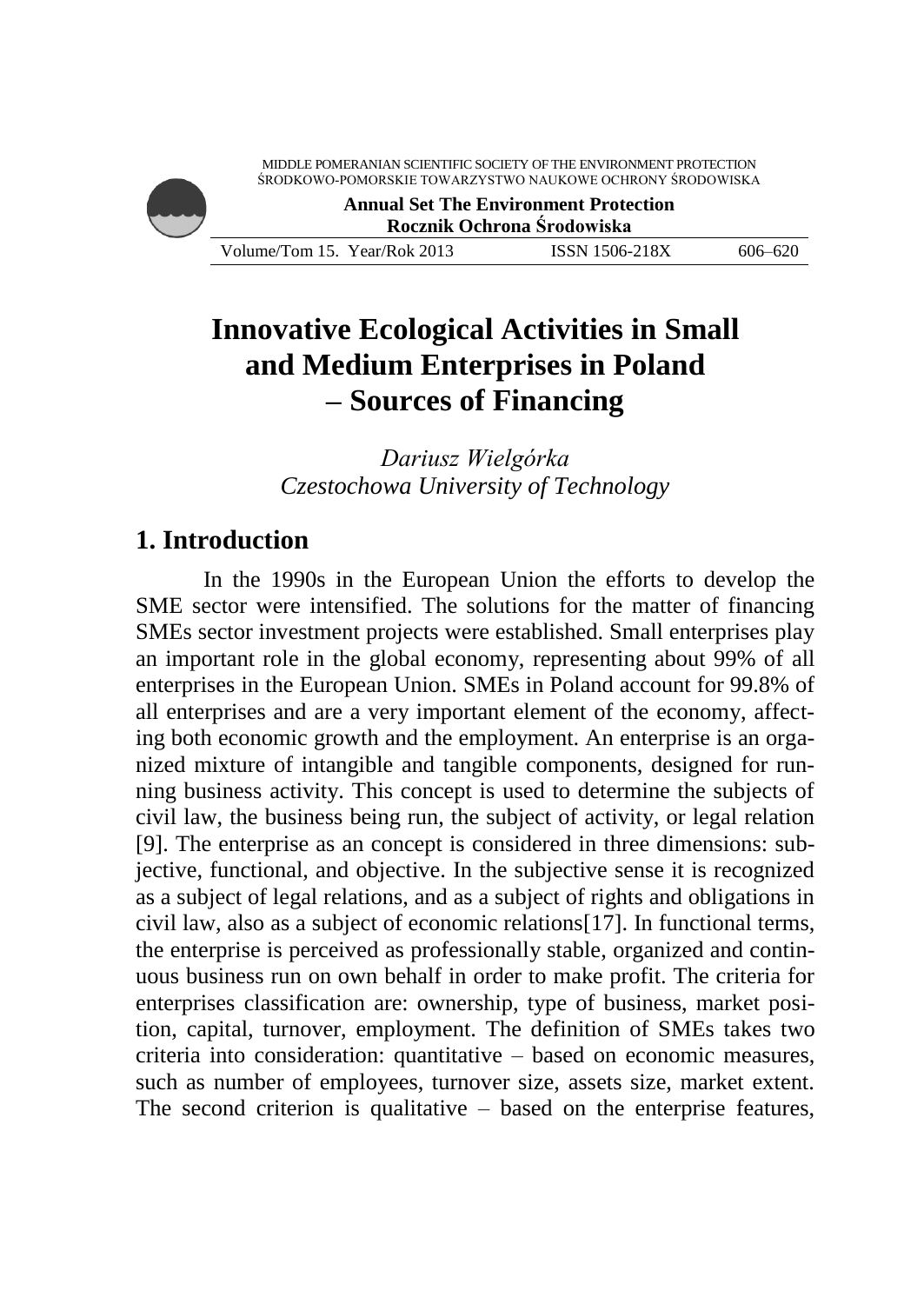such as: the unity of ownership and management, decision-making and financial independence, organizational structure level, innovation, management system, market share [4]. Small enterprise (Table 1), in the meaning of Article 105 of the Freedom the Business Activity Act [14], is a unit, which in at least one of the last two financial years:

- employed less than 50 employees on yearly average,
- made an annual net turnover from sales of goods, products and services and financial operations not exceeding the PLN equivalent of EUR 10 million, or total assets of balance sheet not exceeding EUR 10 million.

Medium enterprise, according to Article 106 of the Freedom the Business Activity Act meet at least two conditions in at least one of the last two financial years:

- employed less than 250 employees on yearly average,
- made an annual net turnover from sales of goods, products and services and financial operations not exceeding the PLN equivalent of EUR 50 million, or total assets of balance sheet not exceeding EUR 43 million.

The Freedom the Business Activity Act adopted the recommendations of the European Commission into Polish law.

**Table 1.** Division of SMEs sector according to employment and economic criteria

**Tabela 1.** Podział sektora MSP ze względu na zatrudnienie oraz kryteria ekonomiczne

| <b>SMEs sector</b><br>division | <b>Number of employ-</b> Annual turnover<br>ees in a year |                       | Total annual bal-<br>ance sheet |
|--------------------------------|-----------------------------------------------------------|-----------------------|---------------------------------|
|                                |                                                           | or                    |                                 |
| <b>Micro</b>                   | < 10                                                      | $\leq$ EUR 2 million  | $\leq$ EUR 2 million            |
| <b>Small</b>                   | < 50                                                      | $\leq$ EUR 10 million | $\leq$ EUR 10 million           |
| Medium                         | < 250                                                     | $\leq$ EUR 50 million | $\leq$ EUR 43 million           |

*Source: own elaboration based on the Freedom the Business Activity Act of July 2, 2004.*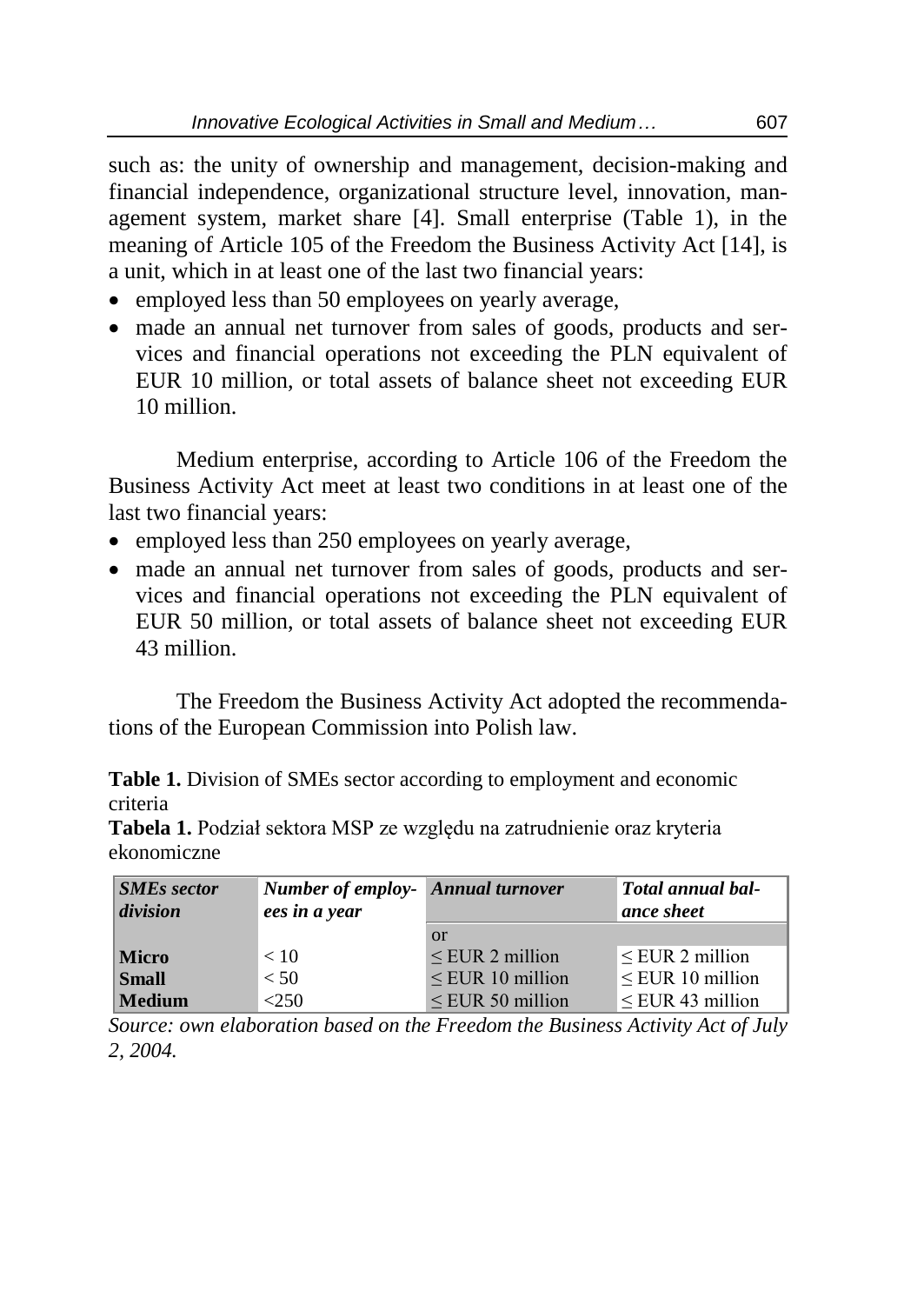SMEs stimulate the economy development and therefore it is important to support the financing of innovation of these entities, also in the field of eco-innovation. Modern eco-innovation are seen as an important element of environmental policy because they are crucial to meet environmental requirements and to build economic competitiveness. Their application improves the outcomes of SMEs activity by reducing costs and increasing sales and helping to adapt to the increasingly stringent requirements of environmental legislation. Also they create the attitude of entrepreneurs and consumers. The modern company should be managed with strategic, market and innovation approaches. It has to cooperate with its surroundings, take care of the market and modernity of its products but first of all it has to be open to changes. The application of environmentally friendly processes is increasingly recognized, appreciated and demanded by customers. Currently, the environmental protection spans across many fields of science and economy and the demand for innovative solutions increases [20]. The role of SMEs in any economy is very important. There are numerous reasons for that. SMEs are a specific stimulator of the economy development. Their number and the potential in certain situations is one of the measures of economic growth evaluation. The presence of small and medium enterprises in any economy is a sign of healthy competition, and reflects the entrepreneurship of the society. The SMEs sector is characterized by high efficiency of activity and a dynamic approach to the surroundings, and also it is able to respond the quickest to emerging needs and preferences of potential customers. Small and medium enterprises are an important source of innovation and have a great contribution to the creation of new jobs and affects the overall economic development [22]. Therefore, the state should run a thorough, planned and consistent policy of continued support for SMEs development. There is even a stand that small and medium enterprises finally determine the decentralization of the economy and introduce a market economy. Given the freedom of activity of the SMEs, their tendency and capacity to utilize local resources, and freedom to integrate, effective business processes are created, the wealth of the society in the country increases, there comes a change of lifestyles of owners and employees based on the free market choices, economic freedom, efficient entrepreneurship, etc. The role of the SMEs sector in the market economy is evident. Economic effects on this sector impact ia.: basic production pro-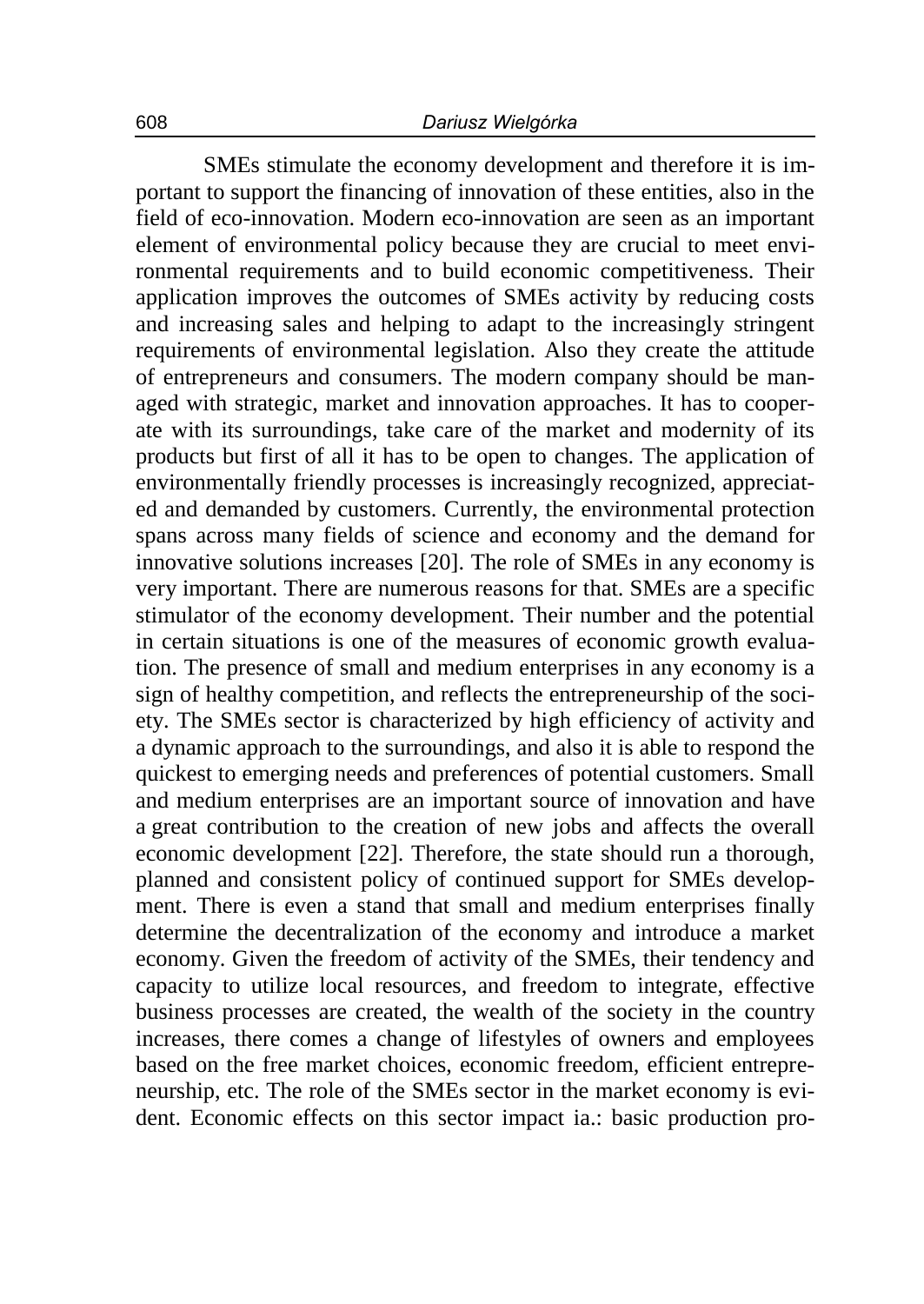cesses, constantly developing employment opportunities that create new jobs, creation of own innovations. SMEs are also important in the development of broadly defined services: starting with commercial, tourism, and business services, through consulting, bank advisory services, to education, health services, etc. A distinct issue in the general characteristics of the role of small and medium enterprises in the economy is the dependency of this sector on the European Internal Market programme. Implementation of this programme involves the removal of various barriers, which in effect intensifies the competition for formerly protected companies, and forces all participants of market process to accept and comply with the conditions and competition of the open market. Small and medium enterprises are considered to be more flexible in accepting the rules of the internal market and to adapt quickly to its requirements. European markets are saturated, highly competitive, have strongly shaped subject and product structures, and also strong domestic standardization systems for all instruments affecting the market and its functioning. Naturally, Polish SMEs have and will have some difficulties to gain a good position on the European Internal Market. The main reasons are: the weak export specialization of Polish enterprises, the relatively poor knowledge of specific EU countries markets, the lack of long-term development strategies in specific sectors, a weak tendency to the integration needed to strengthen this strategy, the relatively poor knowledge and managerial skills of owners and managers of small and medium enterprises, etc. Regardless of those factors, the internal market and the participation of small and medium enterprises are facts. Therefore the flexibility of the SMEs behavior will determine the possibility of entering this market, retaining and strengthening the position on it [11]. The introduction of innovation including eco-innovation will increase the competitiveness of SMEs.

#### **2. Concept and the role of eco-innovation**

Recently, the environmental aspects joined the group of most important factors forcing the special reflection of nations of the world. Of course such situation is driven by the occurrence of natural disasters, social conflicts, global warming, which create new challenges for enterprises and in many cases have an impact on their survival and development. There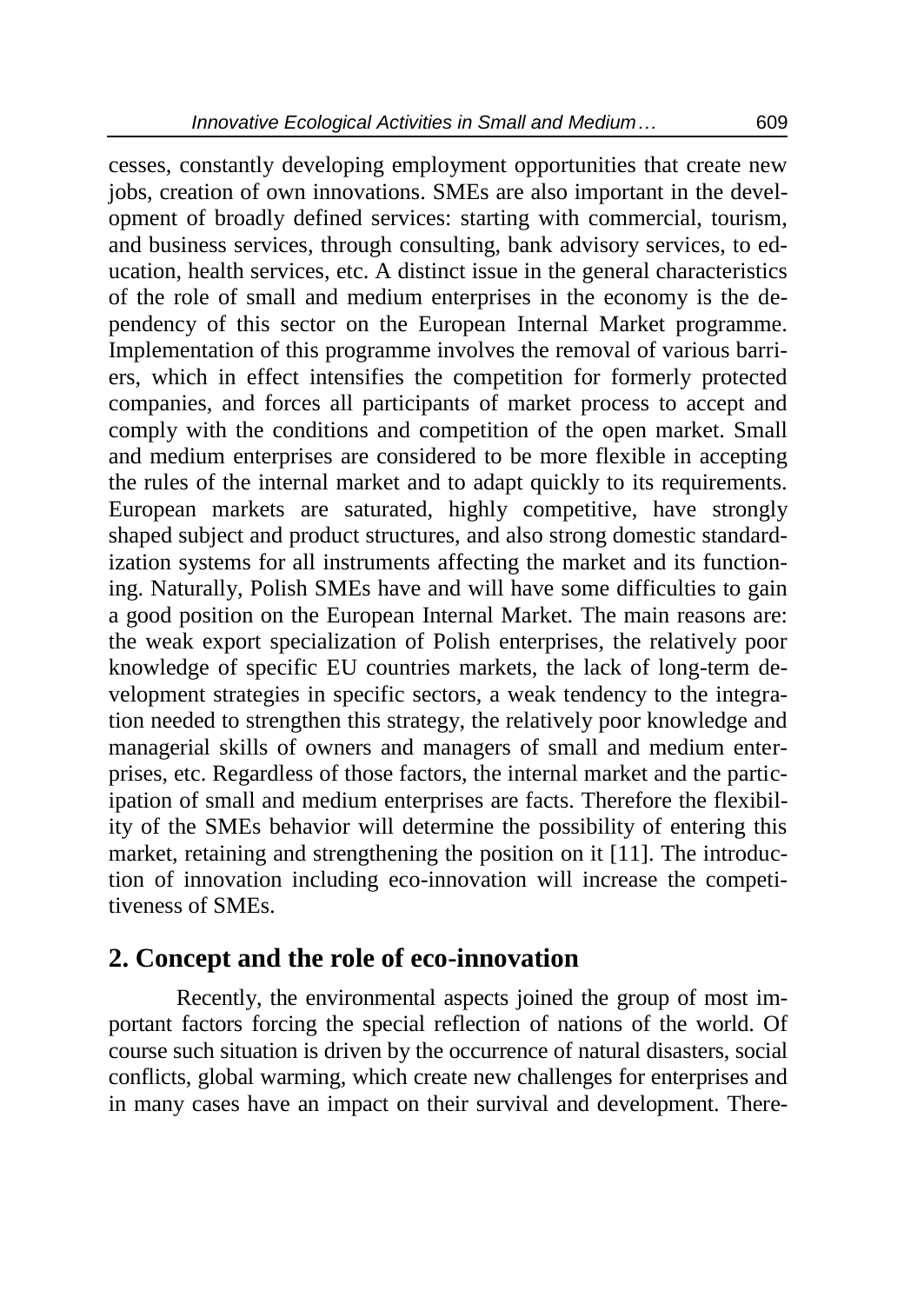fore, the environmental policy of the state is one of the many instruments that determine the development of the enterprise [18].

Environmental policy began in historical initiatives, which included ia. the concept of eco-innovation, also referred to as innovation of sustainable development. The essence of eco-innovation is an integrated approach to the application of concepts developed in the field of environmental protection at each level and sector of the economy [19]. Those include production, technology and service processes that reduce negative impact on the environment. Eco-innovation "bring about a chance to implement sustainable solutions that will allow for more efficient use of natural resources and reduce negative impact on the environment while maintaining a high level of innovation" [3]. The concept of ecoinnovation is also perceived as the creation of new and competitively priced goods, processes, systems, services and procedures that can satisfy human needs and ensure the quality of life for all people with minimal use of natural resources per unit of production and the minimum emission of toxic substances [10].

The literature presents various methods for eco-innovation classification, eg. using the criterion of benefits for the enterprise, or the effects of environmental impact. These classification methods also include two groups: eco-innovative products, and eco-innovative services. The product can be described as eco-innovative if its innovation or innovation of its production technology put a less pressure on the environment. The services are eco-innovative if the process of their provision uses ecoinnovative products, or if the providing entity implements the ecoinnovative organizational or process solutions. Thus this concept can refer both to eco-innovation of services, or to eco-innovative services. The service company may provide services that are not eco-innovative but still be eco-innovative in the area of management and organization [2]. Both types of eco-innovation brings about numerous positive effects: the reduction of energy and materials consumption, competitiveness and profitability increase, possibility to invest in human capital. Ecoinnovation are currently one of the main priorities of the European Union countries' policy [20]. Here arises the concept of environmental development, defined simply as a balance between the requirements of economic efficiency and the environmental requirements. In accordance with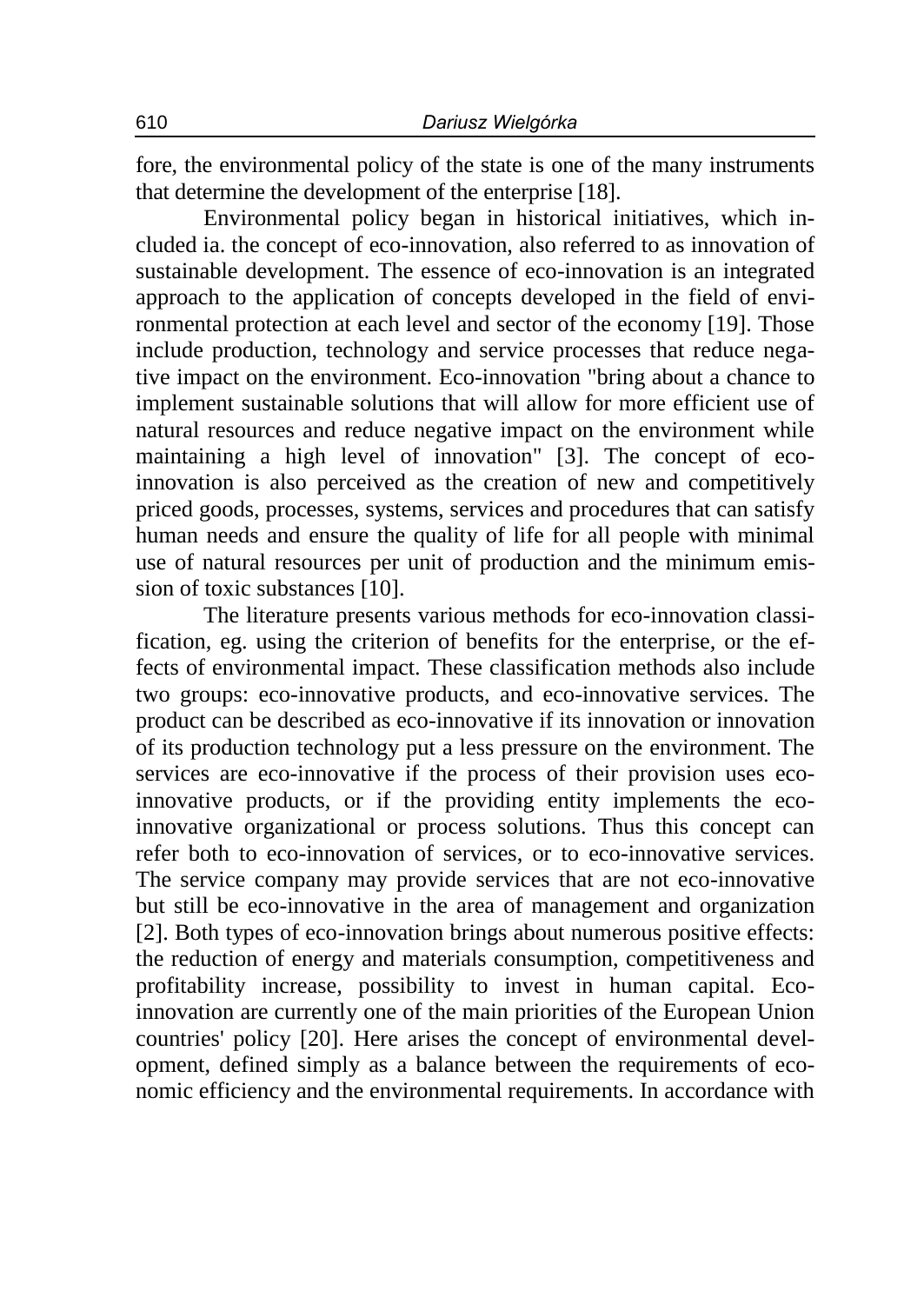established practice, this concept is interchangeable with the concept of sustainable development [6].

The international environmental development concept affected the creation of three concepts:

- environmental economics.
- environmental policy,
- environmental and social market economy.

An important instrument for the implementation of environmental policy and the principles of environmental development in Poland is the Environmental Protection Act of 27 April 2001. One of the articles of this Act states that "the environmental policy of the state aims at the creation of conditions necessary for the implementation of environmental protection" [15].

Economic instruments are one of the various tools of environmental policy. They are the most developed, and promote the environmental development and environmental protection. It is important to increase the eco-innovation in SMEs. The greatest barrier to the development of ecoinnovation in SMEs is the shortage of capital. Therefore the development of financial instruments to support the financing of eco-innovation becomes crucial.

## **3. Sources of financing SMEs eco-innovation**

The sources of eco-innovation financing can be classified based on following methology, that takes into consideration various criteria that include:

- Ownership of the capital: own capital and borrowed capital.
- Sources of capital: internal and external.
- Maturity of capital: short-term and long-term capital [16].

Own capital should be one of the main sources of financing SMEs eco-innovation (Table 2). Its expansion and creation can be internal (selffinancing) and external, it also may include an increase in own capital, eg. by introducing new business partners [8].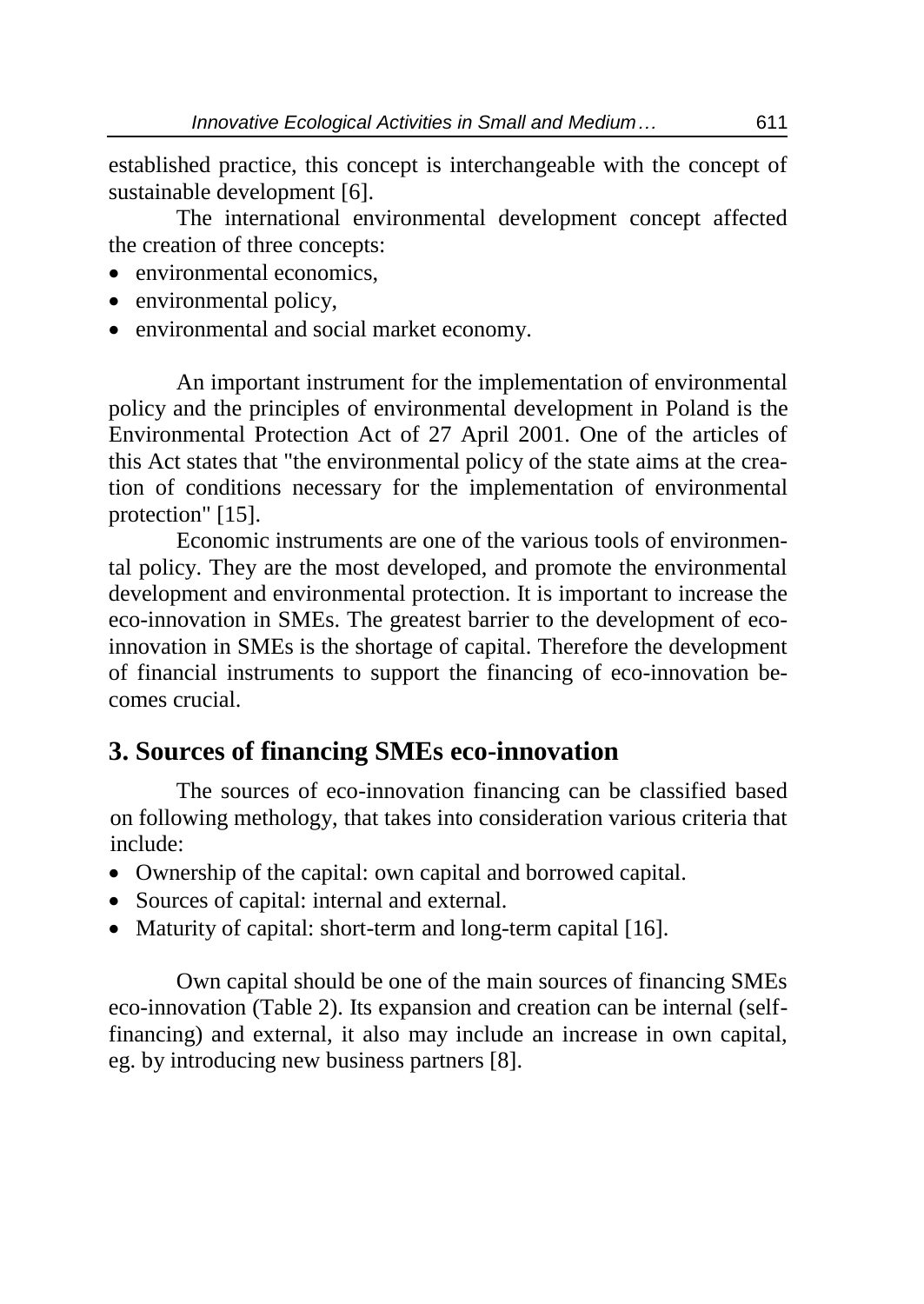**Table 2.** Sources of financing SMEs eco-innovation from own capital **Tabela 2.** Źródła finansowania ekoinnowacji z kapitałów własnych w MSP

| Own capital               |                           |  |
|---------------------------|---------------------------|--|
| Internal sources          | <b>External sources</b>   |  |
| Net profit                | Contributions of partners |  |
| <b>Depreciation</b>       | Finding new partners      |  |
| <b>Changes in assets</b>  | Venture capital funds     |  |
| <b>Changes in capital</b> | Over-the-counter issues   |  |

*Source: own elaboration*

Borrowed capital is raised externally from the surroundings of the enterprise. It is employed to finance activities of the enterprise and its development. Often it is used in financing eco-innovation. The main criterion for the division of this capital is its maturity and divides it into long-term and short-term capital.

**Table 3.** Sources of borrowed capital financing SMEs eco-innovation **Tabela 3.** Źródła kapitałów obcych finansujących ekoinnowacje w MSP

| <b>Borrowed capital</b>         |                          |  |
|---------------------------------|--------------------------|--|
| Long-term capital               | Short-term capital       |  |
| <b>Reserves</b>                 | Bank short-term loans    |  |
| <b>Bank long-term loans</b>     | Renewable liabilities    |  |
| <b>Loan sureties</b>            | Supplier credit          |  |
| Leasing                         | Customer credit          |  |
| Franchising                     | Factoring                |  |
| <b>Bonds</b>                    | Non-banking sector loans |  |
| <b>Grants and subsidies</b>     | Short-term securities    |  |
| Aid funds                       |                          |  |
| <b>Family and friends loans</b> | Family and friends loans |  |

*Source: own elaboration*

The development of eco-innovation in small and medium enterprises heavily depends on a stable, favorable external surroundings, which will ensure proper conditions for creation and operation [5]. Therefore, the friendlier surroundings of this sector will affect the easier access to borrowed capital. It also produces the favorable phenomenon of financial leverage. Chief financial officer in a company is often afraid to raise borrowed funds, because they are burdened with risk, but the in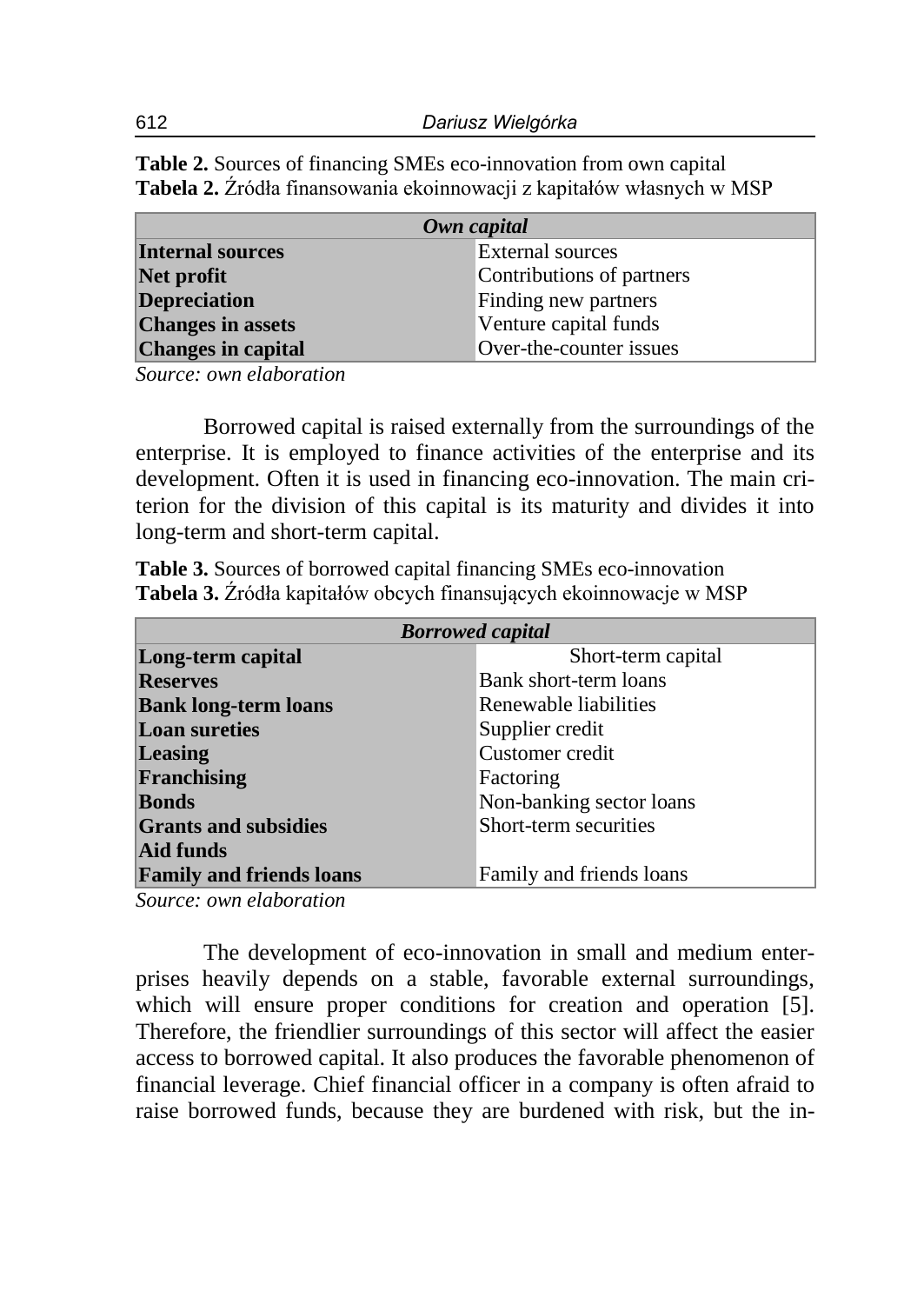crease in the number of sources of capital for a larger investment assures the diversification of risk [21].

Instruments supporting the economies development of the EU countries included in the EU Structural Policy are the Structural Funds. They are addressed to different sectors of economy that require support to catch up with other more developed sectors. The enterprise may receive a grant from different funds for practically any eco-innovation under certain conditions. Poland as well as any other Member State has its own National Strategic Reference Framework (NSRF). The strategic goal of this policy is to create conditions for the increase of competitiveness of the knowledge and entrepreneurship based economy, ensuring employment growth and an increase in the level of social, economic and spatial cohesion [7]. Funds for this policy come from such funds as the European Regional Development Fund (ERDF), European Social Fund (ESF), Cohesion Fund (CF), the European Agricultural Fund for Rural Development and European Fisheries Fund [13]. The ability to benefit from financial support for small and medium enterprises in Poland is very important in terms of development and it is inseparable from regional or local development (Table 4). About 85% of the National Cohesion Strategy for years 2007–2013 account for financial expenditure from EU funds only for the entrepreneurship development. Entrepreneurs can receive support from:

- Operational Programme Innovative Economy,
- Operational Programme Infrastructure and Environment,
- Operational Programme Human Capital,
- 16 Regional Operational Programmes.

**Table 4.** Division of 3 nation-wide programmes available for SMEs in years 2007–2013.

**Tabela 4.** Podział dostępnych dla MSP środków z funduszy w ramach 3 ogólnopolskich programów w latach 2007–2013

| <b>NAME</b>                              | % of Total<br><b>Funds</b> | <b>Amount in EUR</b><br><i>billion</i> |
|------------------------------------------|----------------------------|----------------------------------------|
| <b>OP Infrastructure and Environment</b> | 35.7                       | 21.3                                   |
| <b>OP Innovative Economy</b>             | 11.7                       |                                        |
| <b>OP Human Capital</b>                  | 13.7                       | 81                                     |

*Source: www.funduszestrukturalne.gov.pl*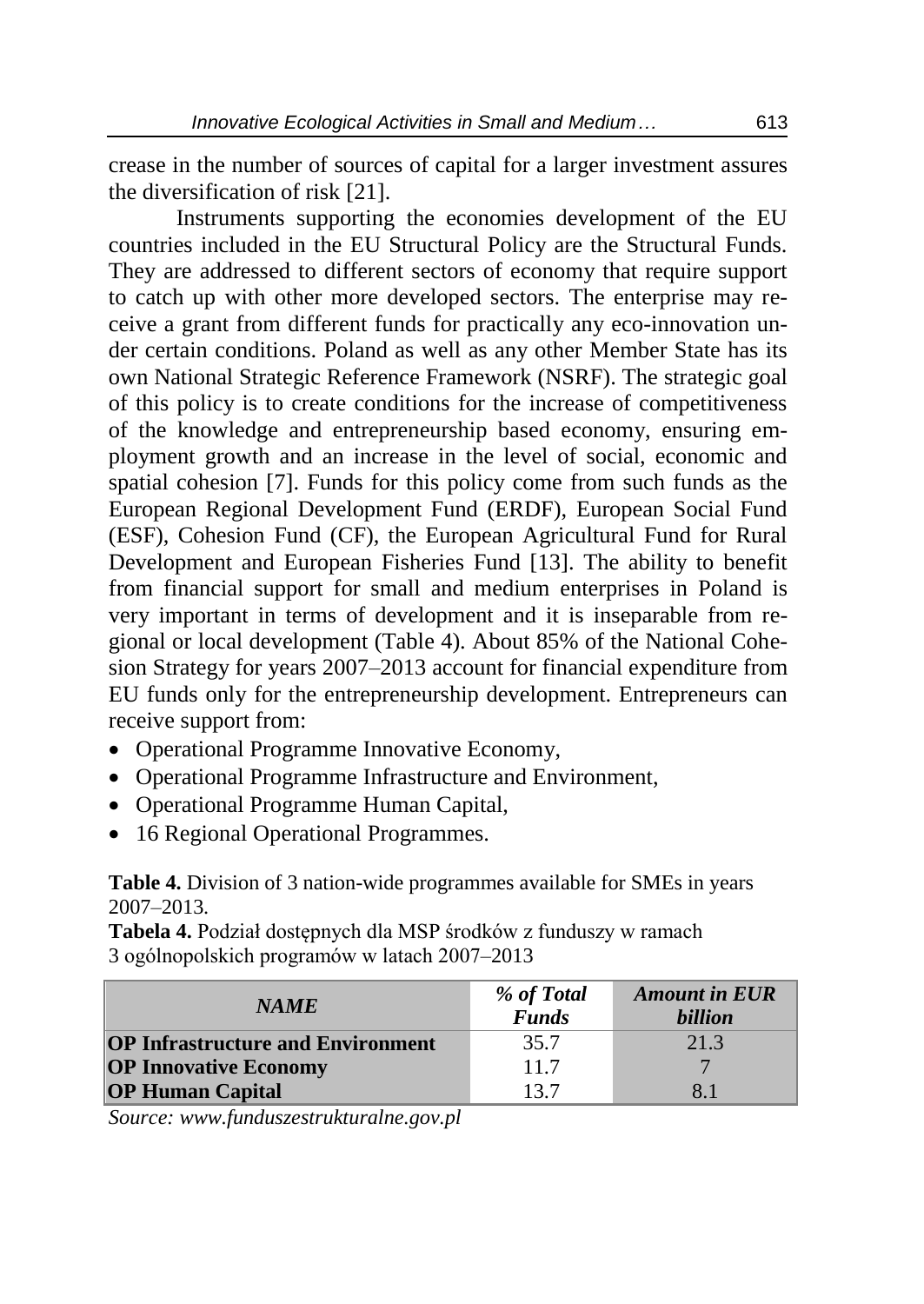Entrepreneurs that undertake eco-innovation project at local or regional level, should focus on monitoring provisions of the Regional Operational Programmes. Regional Operational Programmes (ROP) are adopted for each voivodship individually. The objectives of the Regional Operational Programmes are activities related to the improvement of the competitiveness and the promotion of individual regions. The activities in the ROP are designed to improve the level of regional and local investment and the decrease of unemployment. The support in the ROP will be distributed into ia.: environment, preventing and overcoming natural and technological hazards, energy investment, health and social infrastructure investment [1]. A major problem for domestic OP is a weak link between environmental issues and innovation. OP I&E does not put emphasize innovation, and the OP IE – the environmentally-friendly solutions (PARP 2009) [12]. As a result a support gap is created at the border of these two areas, that is faced by eco-innovative projects. Grants to applicants from the EU have the form of non-repayable grants. These funds can be used by enterprises and other beneficiaries for the purchase of fixed assets, design and implementation of quality management systems, application of new high-tech technology, and improving skills of employees. Supporting projects from EU funds in most cases is based on the return of a part of the costs incurred. There are also advance-payment projects. In such cases, financial resources from EU funds are nonrefundable after meeting all the conditions included in the project. The selection of projects takes place in the contest procedure, each application is subject to formal and substantive evaluation. The call for applications is announced periodically with the mobilization of consecutive funds available.

#### **4. Methodics and conclusions from the research in area of SMEs eco-innovation financing**

Statistical research in the area of small and medium enterprises eco-innovation financing was conducted in 2011. The analysis adopted years 2006–2011 (the survey covered that period). The research area was Slaskie voivodship. Enterprises address data were obtained from the GUS (Central Statistical Office). The survey was addressed to randomly chosen 300 SMEs located in the Slaskie voivodship. 106 surveys were received, that were suitable for further analysis, reflected by the rate of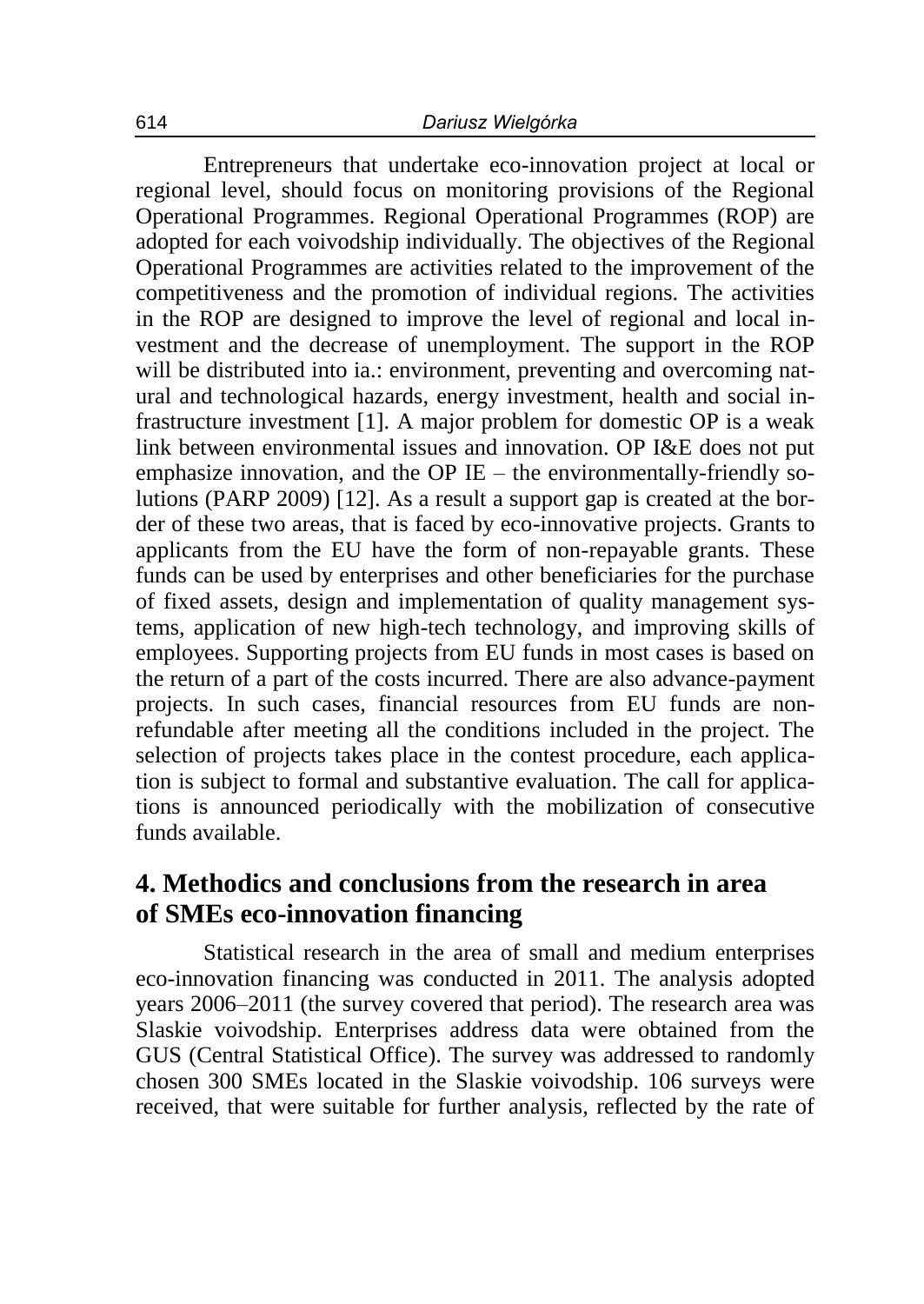return of 35.3%. Small enterprises accounted for 42% and medium enterprises for 58%. 68% of enterprises were from production, 18% trade, 11% provision of services, and 3% other activities sectors. Of all surveyed enterprises, only 6% implemented eco-innovation, and 18% had plans to do so. Most of the eco-innovation projects dealt with the technological process and product eco-innovation.



**Fig. 1**. SMEs eco-innovation financing sources in Slaskie voivodship **Rys. 1.** Źródła finansowania ekoinnowacji przez MSP w woj. śląskim *Source: own elaboration based on the research*

There is no single source from which surveyed enterprises financed only eco-innovation. In most cases eco-innovation are financed from several sources simultaneously. All surveyed SMEs demonstrated as a primary source: own capital (100%), loans (62%), structural funds (36%) (Figure 1). The main motivation to undertake eco-innovation is the willingness to reduce the cost of enterprise activity (eg. reduction of environmental fees). An important motive is also the improvement of the enterprise image. The main barrier to the implementation of ecoinnovations pointed out by the surveyed enterprises is the shortage of capital. On the other hand the low level of use of structural funds in financing eco-innovation should be noticed.

Other barriers to implementation of eco-innovation are: market uncertainty, financial constraints, outdated infrastructure, limited workforce, frequent changes in legislation. Surveyed SMEs do not recognize the potential in cooperation in the field of eco-innovation, which may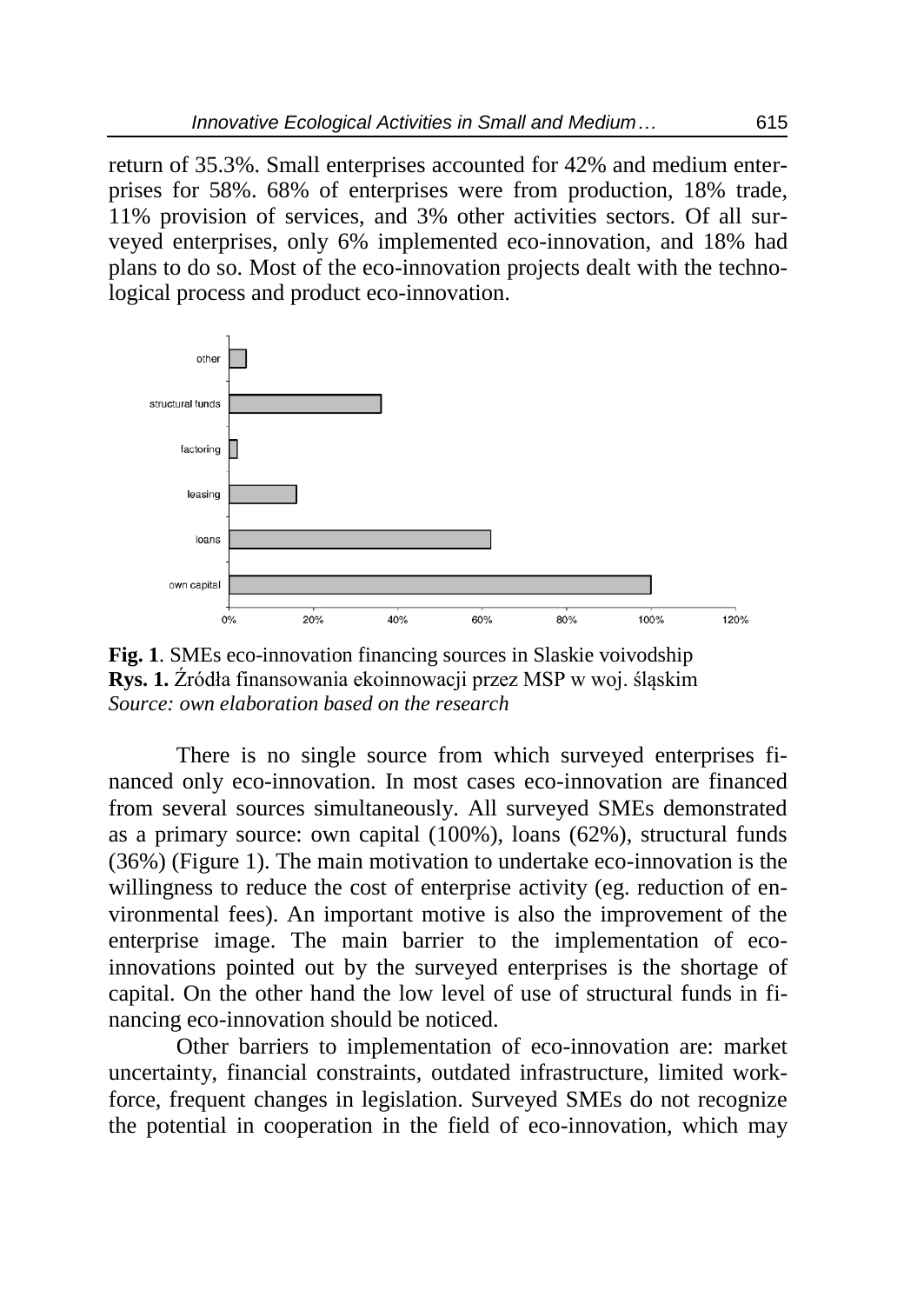result from limited knowledge of the effects of implementing the ecoinnovation. SMEs often undertake environmental activities after they are found guilty of violations of environmental regulations. Therefore more resources should be directed to prevention. 36% of the surveyed enterprises in the SMEs sector are convinced that their activities have little impact or no impact on the environment. The activities of the SMEs sector can pose a significant risk to the health and safety of employees, as well as a threat to the natural environment. According to available European programmes and funds, small and medium enterprises can gain numerous economic benefits in the form of eco-innovation and improved environmental management.



**Fig. 2.** Simplified model for eco-innovation project management in the SMEs **Rys. 2.** Model zarządzanie projektami ekoinnowacji przez MSP *Source: own elaboration based on the research*

A proper management plays an important role in planning the innovative project. The consecutive stages of eco-innovation project management (Figure 2) should be thoroughly evaluated in order to increase the efficiency of the enterprise. From the cost point of view the most important element of management is the choice of proper source of financing.

### **5. Conclusions**

Obtaining funds for the eco-innovative project in Poland is not impossible, but in many cases very difficult. Eco-innovation is very rarely recognized by financing entities as a distinct activity of enterprises. Innovative projects in the field of environment are evaluated according to the same criteria as other investment, including innovative investment. Given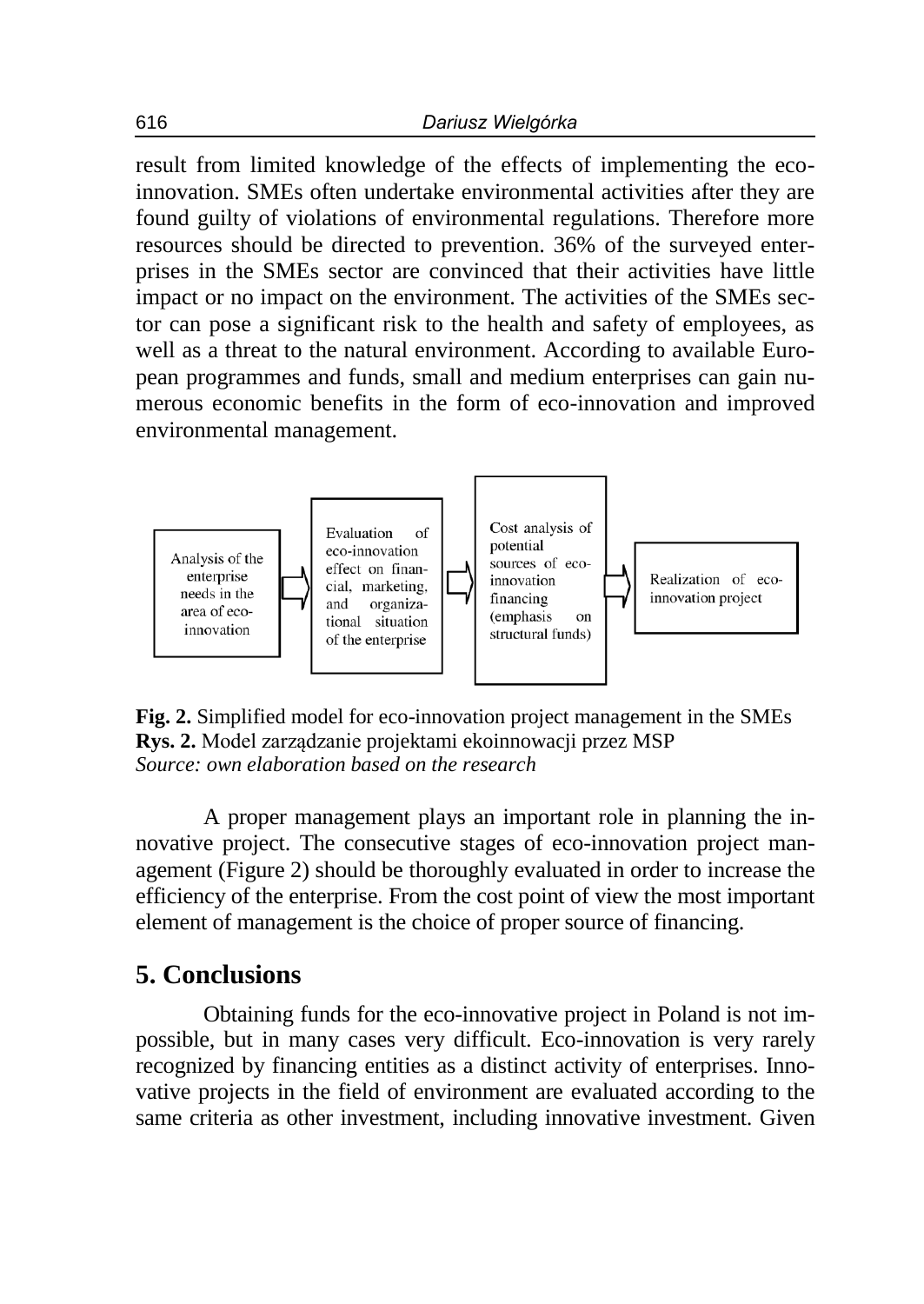they often focus less directly on the economic effects, they can, using the same criteria, get worse scores overall. The problem is that significant resources to environmental protection are distributed to local governments to implement typical projects in this area, such as the construction of sewers, sewage treatment, or the promotion of cleaner energy sources. This reduces the possibility of obtaining funds for investment by SMEs. Too little emphasis has been put in the current programming period on the combination of innovation and environmental protection within the range of single investment project. This was probably the result of the fact that one of the major problems is generally low competitiveness of Polish enterprises and serious problems including high unemployment. At the beginning of the programming period no clear criteria were defined, that were supposed to be met by projects to call them innovative, and only gradually determined in consecutive contests. Eco-innovation is increasingly being underlined in the documents of the European Union as an area that should be particularly developed. In Poland, much less attention is paid to the problem of ecoinnovation. Perhaps this is derived from the fact that many people believe that the condition of the environment is satisfactory (at least when compared to other elements of social and economic system of the country) and does not require that kind of intervention, especially that apparently significant results can be obtained by undertaking standard investment already proven in other countries. Therefore applying for funds for the development of eco-innovation requires from entrepreneurs from the SMEs sector a special concern and ability to predict and estimate. These SMEs that succeeded in financing eco-innovation, used primarily own capital, loans and resources from the Structural Funds, which contributed to the increase in their competitiveness.

#### **References**

- 1. **Cieślak R. (ed.):** *Fundusze unijne 2007–2013. Poradnik przedsiębiorcy*. Unimex, Wrocław 2008.
- 2. **Flis R.:** *Ekoinnowacyjność produktów i usług*. [w] Ekoinnowacje w praktyce funkcjonowania MSP. Praca zbiorowa pod red. L. Woźniaka, J. Strojnego, E. Woźnickiej. PARP, Warszawa, 2010.
- 3. **Foltynowicz Z.:** *Ekoinnowacje szansą na rozwój*. Katedra Ekologii Produktów, Wydział Towaroznawstwa, Uniwersytet Ekonomiczny w Poznaniu, 2008.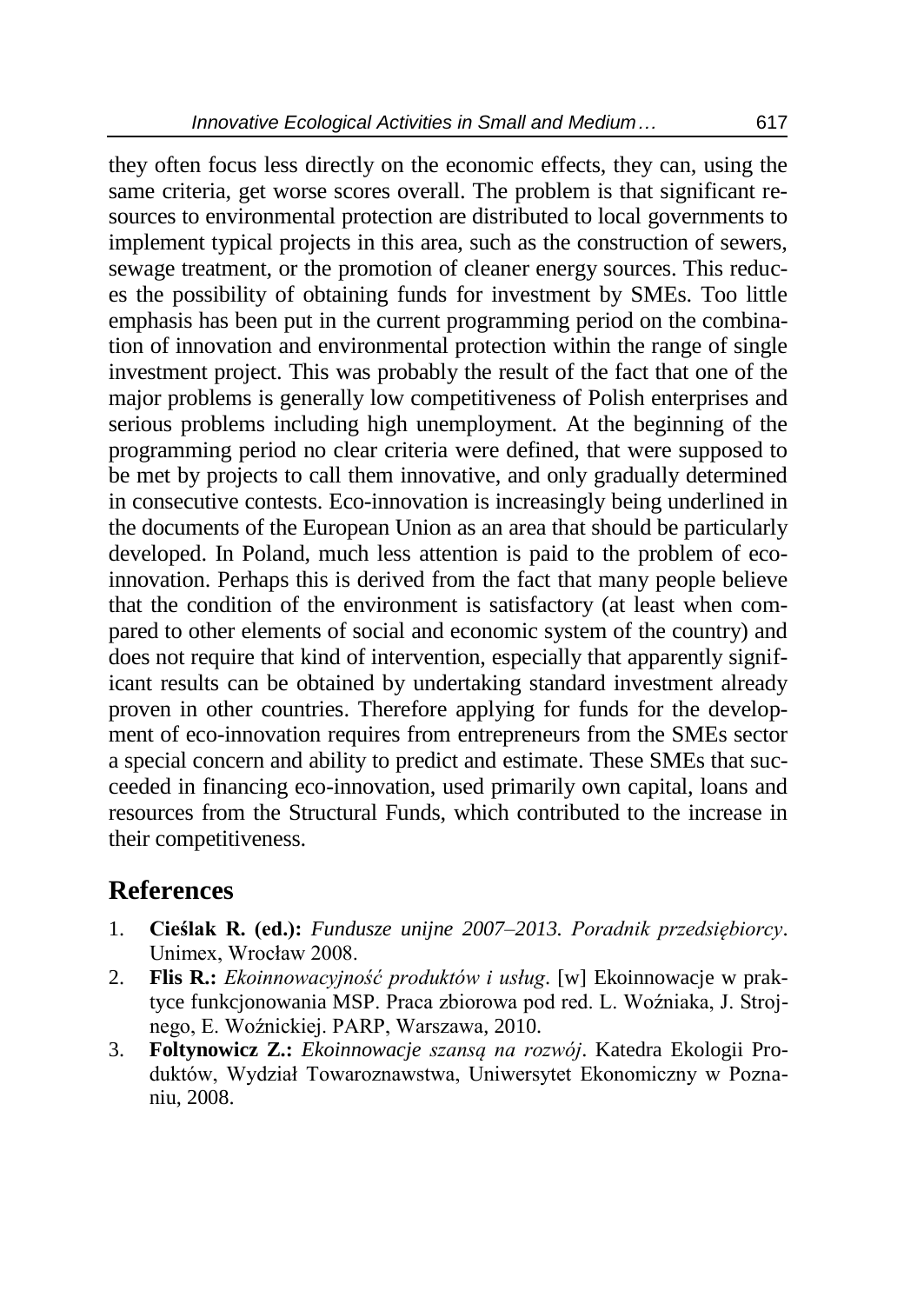| 4.        | Janiuk I.: Strategiczne dostosowanie Polskich małych i średnich przedsię-                                                                                                                                                                                                    |
|-----------|------------------------------------------------------------------------------------------------------------------------------------------------------------------------------------------------------------------------------------------------------------------------------|
| 5.        | biorstw do konkurencji Europejskiej. Difin. Warszawa, 2004.<br>Kurkowska M.: Innowacje a konkurencyjność małych i średnich przed-<br>siębiorstw. [W] Uwarunkowania rynkowe rozwoju mikro i małych przed-<br>siębiorstw, Wydawnictwo Uniwersytet Szczeciński, Szczecin, 2007. |
| 6.        | Madej T.: Rozwój regionalny a środowisko przyrodnicze. Ekonomia i<br>Srodowisko, No. 1 (4), 55–60 (1994).                                                                                                                                                                    |
| 7.        | Narodowe Strategiczne Ramy Odniesienia 2007-2013 wspierające wzrost<br>gospodarczy i zatrudnienie. Ministerstwo Rozwoju Regionalnego, War-<br>szawa, 2007.                                                                                                                   |
| 8.        | Pluta W. (ed.): Finanse malych i średnich przedsiębiorstw. Wydawnictwo<br>PWE, Warszawa, 2004.                                                                                                                                                                               |
| 9.<br>10. | Radwański Z.: Prawo cywilne, część ogólna. C.H.Beck. Warszawa, 2007.<br>Schmidt-Bleek F.: Eco-innovation, final report for sectoral innovation<br>watch. ESDN, Bruxles, 2010.                                                                                                |
| 11.       | Strużycki M. (ed.): Małe i średnie przedsiębiorstwa w gospodarce regio-<br>nu. Polskie Wydawnictwo Ekonomiczne, Warszawa, 2004.                                                                                                                                              |
| 12.       | <b>Szpor A. Śniegocki A.:</b> <i>Ekoinnowacje w Polsce – stan obecny, bariery</i><br>rozwoju, możliwości wsparcia. IBS Warszawa, 2012.                                                                                                                                       |
| 13.       | Szymańska A.: Fundusze UE 2007-2013 dla mikro, małych i średnich<br>firm. Placet, Warszawa, 2007.                                                                                                                                                                            |
|           | 14. Ustawa o swobodzie działalności gospodarczej, (Dz.U. 2004 r. nr 173, poz.<br>1807) z późn. zm.                                                                                                                                                                           |
| 15.       | Ustawa z dnia 27 kwietnia 2001 r. Prawo ochrony środowiska (Dz.U. 2001<br>Nr 62 poz. 627) z późn. zm.                                                                                                                                                                        |
|           | 16. Wielgórka D.: Źródła finansowania decyzji inwestycyjnych w zakładach<br>pracy chronionej w województwie śląskim. [w] Decyzje finansowe i inwe-<br>stycyjne w gospodarce rynkowej – nowe wyzwania i możliwości. Editor:<br>Aldona Uziębło, WSB Gdańsk, 2011.              |
| 17.       | Wielgórka D., Chudzicki M.: Zarządzanie finansami przedsiębiorstw.<br>Wydawnictwo Politechniki Częstochowskiej, Częstochowa, 2009.                                                                                                                                           |
| 18.       | Witkowska-Kita B., Baic I.: Technologie zagospodarowania odpadów<br>z górnictwa węgla kamiennego – diagnoza stanu aktualnego, ocena inno-<br>wacyjności i analiza SWOT. Rocznik Ochrona Środowiska (Annual Set the<br>Environment Protection), 13, 2011.                     |
|           | 19. Wolski P., Wolny L.: Wpływ dezintegracji i fermentacji na podatność<br>osadów ściekowych do odwadniania. Rocznik Ochrona Środowiska (An-<br>nual Set the Environment Protection) 13, 2011.                                                                               |
| 20.       | Woźniak L., Skrajny J., Wojnicka E.: Ekoinnowacje w praktyce funk-<br>cjonowania MŚP. Polska Agencja Rozwoju Przedsiębiorczości, Warszawa,<br>2010.                                                                                                                          |
|           |                                                                                                                                                                                                                                                                              |

618 *Dariusz Wielgórka*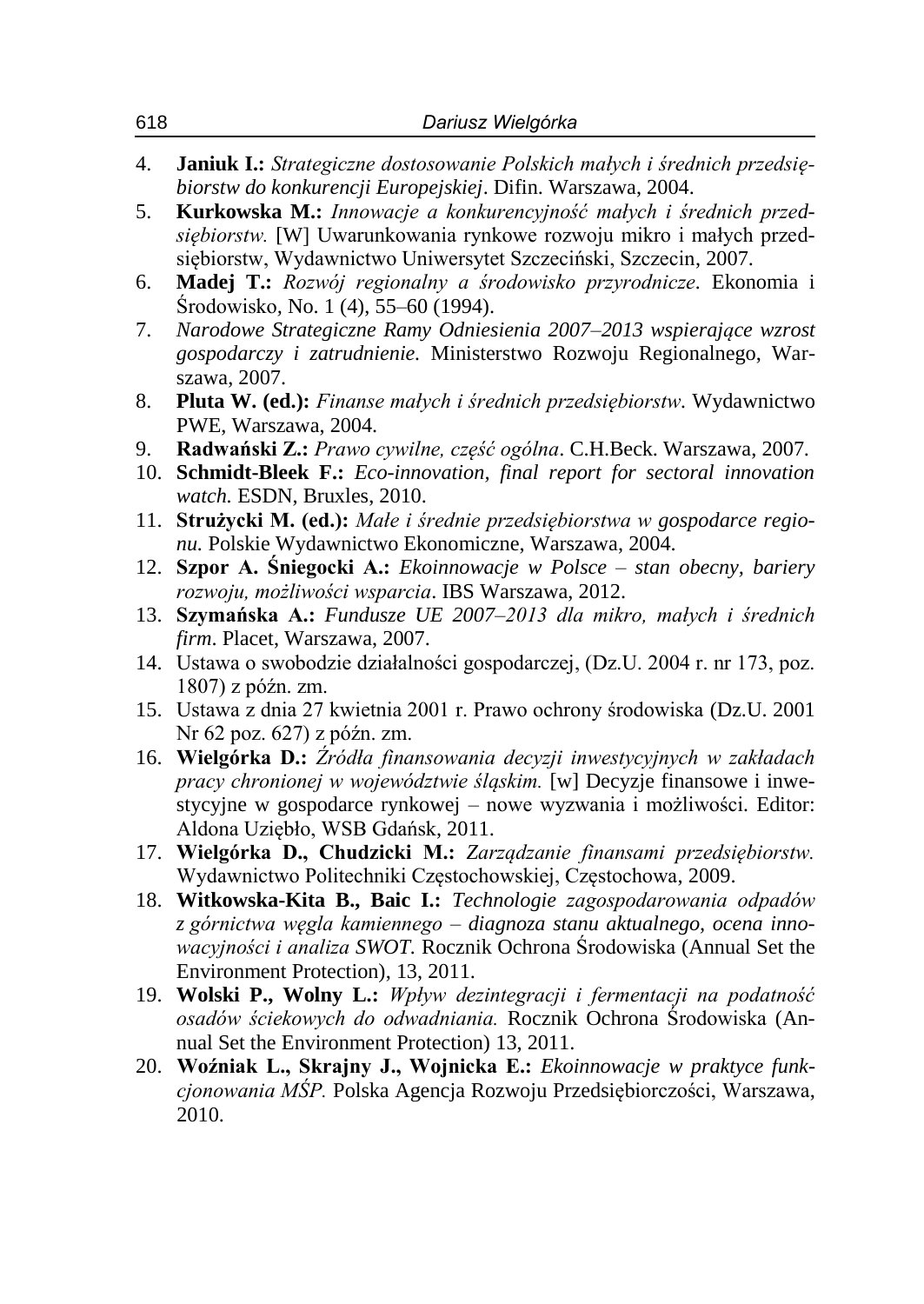- 21. www.technopolisgroup.com/resources/downloads/661\_report\_final.pdf (obtained on: 21-10-2008).
- 22. **Ziółkowski B., Wozniak L.:** *Podwaliny i perspektywa ekologiczna jako determinanty modelu zachowania innowacyjnego przedsiębiorstwa.* [w] Ekoinnowacje w praktyce funkcjonowania MŚP. Polska Agencja Rozwoju Przedsiębiorczości, po red. Woźniak L., Skrajny J., Wojnicka E. Warszawa, 2010.

#### **Ekoinnowacje w małych i średnich przedsiębiorstwach w Polsce – źródła finansowania**

#### **Streszczenie**

Sektor MSP odgrywa ważną rolę w gospodarkach państw na całym świecie. Stanowi około 99% przedsiębiorstw funkcjonujących w Unii Europejskiej. W latach dziewięćdziesiątych XX wieku zintensyfikowano działania na rzecz rozwoju małych i średnich przedsiębiorstw w Unii Europejskiej. Wówczas rozwiązano wiele istotnych kwestii prawnych np. przepisy regulujące systemy finansowe oraz opracowano formy wsparcia sektora MSP. Sektor MSP w Polsce stanowi 99,8% ogólnej liczby przedsiębiorstw w Polsce (Dane Główny Urząd Statystyczny 2011 rok, www.stat.gov.pl). Pełnią ważną funkcję w gospodarce, wpływając na wzrost gospodarczy czy wielkość bezrobocia. MSP są stymulatorem rozwoju gospodarki, a ich liczba oraz potencjał mogą być jedną z miar oceny wzrostu gospodarczego. Podstawowym celem badań jest ocena efektywności finansowania ekoinnowacji przez MSP w Polsce. Cele szczegółowe badań obejmują:

- 1) Analizę determinant wpływających na wybór źródeł finansowania ekoinnowacji.
- 2) Ocena efektywności wykorzystania źródeł finansowania w tym funduszy strukturalnych przez MSP.
- 3) Budowę modelu zarządzania finansowaniem ekoinnowacji przez MSP.

W wyniku przeprowadzonych badań skonstruowano model zarządzania finansowaniem działalności ekoinnowacyjnej MSP. Jego wykorzystanie pozwoli na zminimalizowanie kosztów kapitału finansującego rozwój ekoinnowacji MSP. Wyniki badań w zakresie wykorzystania funduszy strukturalnych w latach 2007–2013 pozwoliły na identyfikację determinant wpływających na pozytywne wykorzystanie funduszy i zwiększenie efektywności wykorzystania w przyszłych latach. Pozyskanie środków finansowych na wsparcie projektu ekoinnowacyjnego w Polsce nie jest niemożliwe, jednak w wielu przypadkach bardzo utrudnione. Ekoinnowacyjność bardzo rzadko stanowi wyodrębnioną